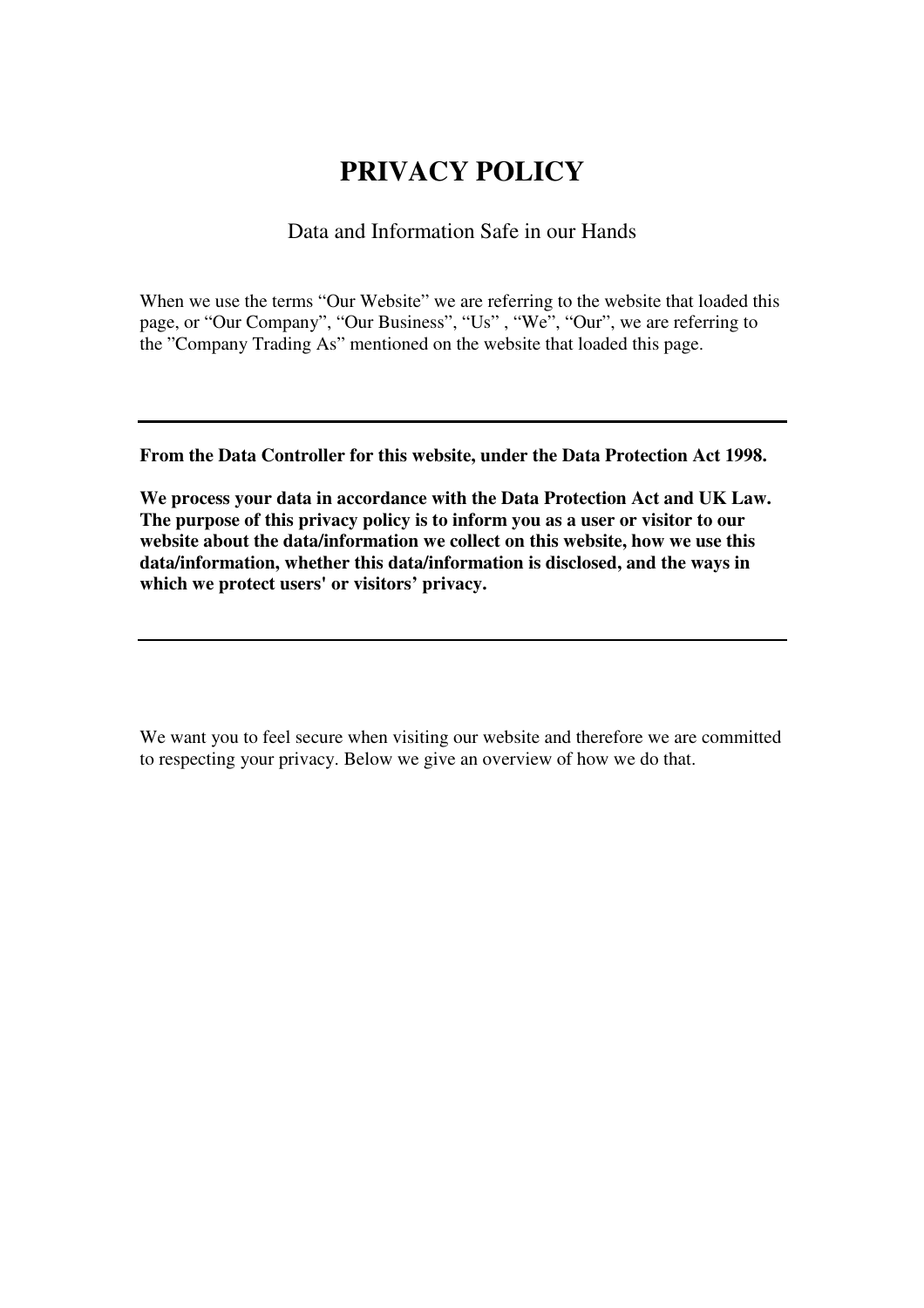# Data and Information Safe in our Hands

- 1: The information we collect from our website:
- We collect information Indirectly and Directly.
- We collect Recognisable information and Anonymous information.

*Recognisable Data:* When you access our website, our web hosting servers collect information indirectly, such as your internet protocol address or IP address, which is then kept in our internet access logs.

*Anonymous Data:* We collect information directly from you in a number of ways. One way is by using  $1<sup>st</sup>$  party cookies. Cookies are small files of information that save and retrieve information about your visit to our site, such as how you entered our site, how you navigated through the site and what information was of interest to you.

*Recognisable Data:* We also collect information when you decide to give it to us. For example, you may use a form to pass information you want us to have via our website. When we collect this type of information, it is to process an enquiry or order and allow us to respond to you using the details you provide. When it is not an enquiry or order we will notify you as to why we are asking for information and provide an explanation of how this information will be used. It is completely up to you whether you provide your details, but be assured that we fully comply with the UK's Data Protection Act.

When visiting our website pages that display a Twitter or Facebook Like button, information relating to the date and time of your visit, the web page you are on (commonly known as the URL) and other technical information about the IP address, browser and operating system you use may be collected by Twitter or Facebook. If you are logged into Facebook or twitter, your user ID may also be associated with the information mentioned above. For more information, read the Twitter & Facebook privacy policy.

**Cookies:** The cookies we use are 1<sup>st</sup> party cookies, 3<sup>rd</sup> party cookies are also used on our website because of the free services provided to us by Google, Google Maps, Facebook, Twitter, Trip Advisor and others. If you are uncomfortable about the use of any Category 2,  $\overline{3}$  or 4 1<sup>st</sup> party or  $3^{rd}$  party cookies, you can disable them on our website by clicking on the Cookie Category Icons (bottom left). Hovering over the cookie categories will display what we and  $3<sup>rd</sup>$  parties use the cookies for.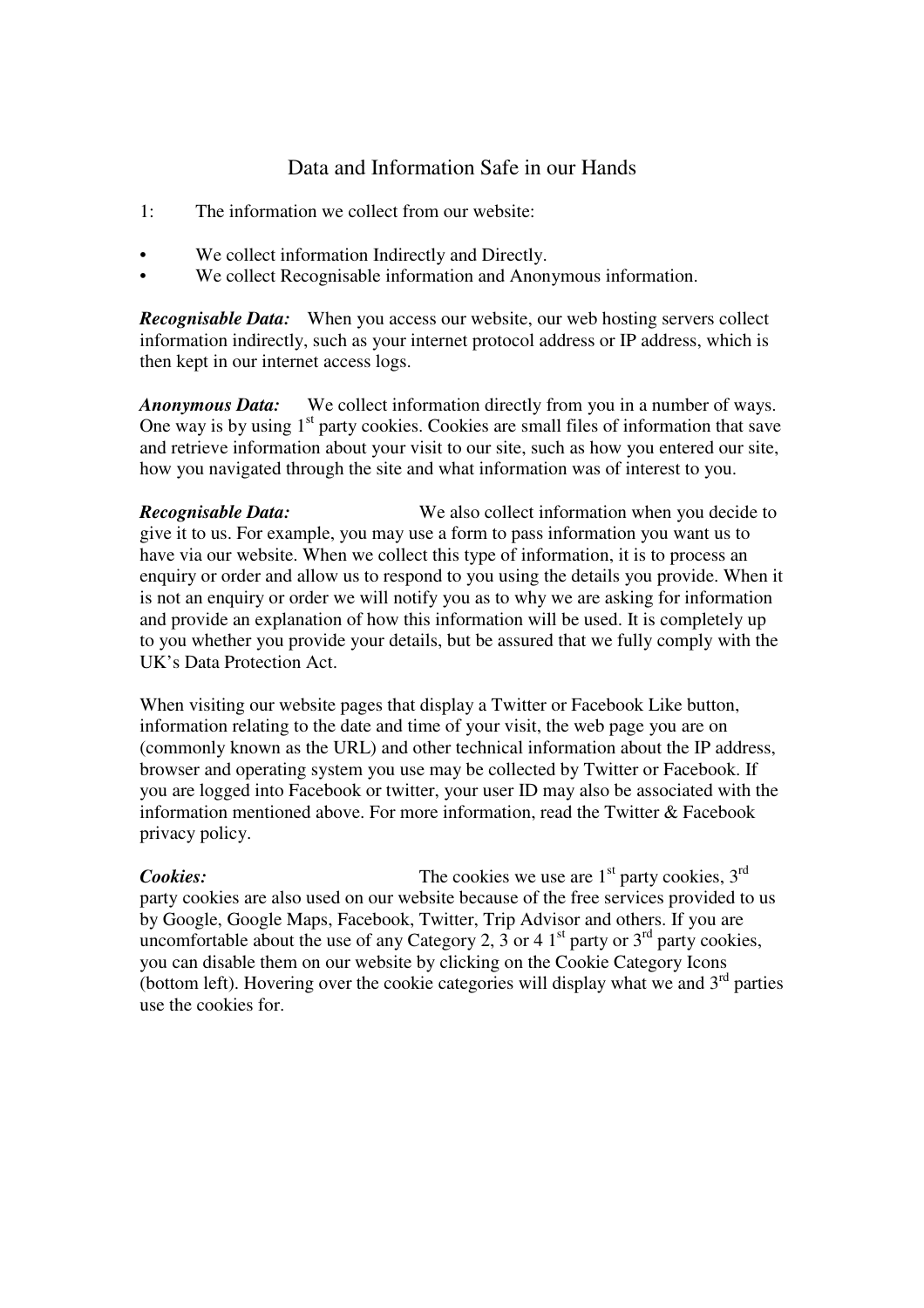# Data and Information Safe in our Hands

#### What are Cookies and what cookies does our website use.

Cookies are small text files that are placed on your computer by websites that you visit. They are widely used in order to make websites work, or work more efficiently, as well as to provide information regarding how the website is used.

| Cookie                                      | Name                                                                                                   | Purpose                                                                                                                                                                                                                                                                                                                                                   | More information                                   |
|---------------------------------------------|--------------------------------------------------------------------------------------------------------|-----------------------------------------------------------------------------------------------------------------------------------------------------------------------------------------------------------------------------------------------------------------------------------------------------------------------------------------------------------|----------------------------------------------------|
| Google Analytics<br>$3rd$ party             | _utma<br>utmb<br>$_{\text{u$ tmc}}<br>_utmz                                                            | These cookies are used to<br>collect information about how<br>visitors use our site. We use<br>the information to help us<br>improve the site. The cookies<br>collect information in an<br>anonymous form, including<br>the number of visitors to the<br>site, where visitors have come<br>to the site from and the pages<br>they visited on the website. | Click here for an overview<br>of privacy at Google |
| Trip Advisor<br>$3rd$ party                 | v1st<br>TATravelInfo<br>TASession<br>TAUnique<br>ServerPool<br><b>CM</b><br><b>BEPIN</b><br>TAReturnTo | Trip Advisor uses these<br>cookies to record a visit to the<br>website and structure adverts<br>if the clicked certificate or<br>logo is clicked to visit the<br>Trip Advisor website.                                                                                                                                                                    |                                                    |
| Google Maps<br>$3rd$ party                  | <b>PREF</b><br><b>NID</b>                                                                              | Display Map preferences                                                                                                                                                                                                                                                                                                                                   |                                                    |
| $Google + 1$<br>$3rd$ party                 | <b>SID</b><br><b>ULS</b><br><b>BEAT</b>                                                                | Only when you are logged<br>into your Google Account &<br>to check to see if you have<br>Google-plus-one the website.                                                                                                                                                                                                                                     |                                                    |
| <b>Facebook Likes</b><br>$3^{\rm rd}$ party | <b>ULS</b><br>Presence<br>Act<br>_e_undefined_0<br>L<br>W                                              | These cookies are used to<br>help record your Like or<br>Recommendation after you<br>click on the Facebook button<br>to record your approval of the<br>business.                                                                                                                                                                                          |                                                    |
| <b>Twitter Tweets</b><br>$3rd$ party        | guest_id<br>k<br>twitter_sess<br>js                                                                    | Provides a guestID to view<br>the Tweets and records the IP<br>address. If logged into a<br>twitter account records ID<br>and session.                                                                                                                                                                                                                    |                                                    |